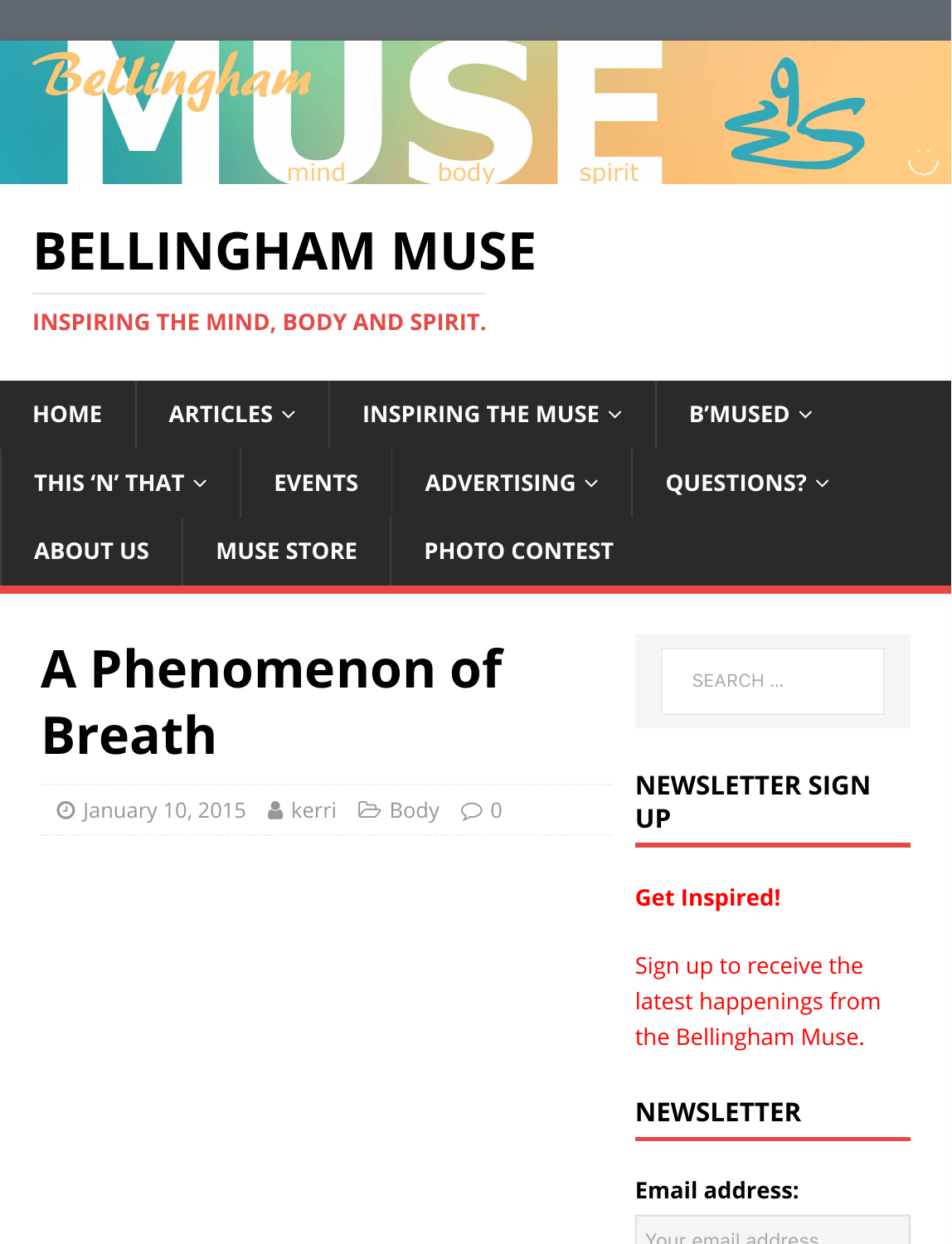

As a practitioner of Chinese medicine, I am often asked the question, "How does acupuncture work?" The system of acupuncture doesn't fit neatly into the box of modern science, which has led skeptics in the West to attempt to debunk its methods and capabilities. Yet Chinese medicine has remained steadfast in its theories and principles and for more than 2500 years; surely placebo cannot carry a treatment for more than two millennia! So how, really, does it work?

#### **A Phenomenon of Breath**

In Daoist and classical Chinese medical theory, the Universe is considered a phenomenon of breath.\* The expanding quality of breath is called Yang; the contracting quality of breath is called Yin. This phenomenon permeates the natural laws governing our planet and also our bodies. Expansion and contraction cannot exist without each other, just as up requires down, and day requires night. The atmosphere of our planet is the direct result of the

Your Giright address

**SIGN UP**

#### **SUPPORT THE MUSE**

Help us grow the Bellingham Muse and keep it free for everyone to enjoy by donating today!



# **OUR TERRIFIC SPONSORS**



# **RECENT POSTS**

Anti-Infl[ammatory Cocoa](http://www.bellinghammuse.com/anti-inflammatory-cocoa-truffles/) **[Tru](http://www.bellinghammuse.com/travel-pains/)ffles** 

Travel Pains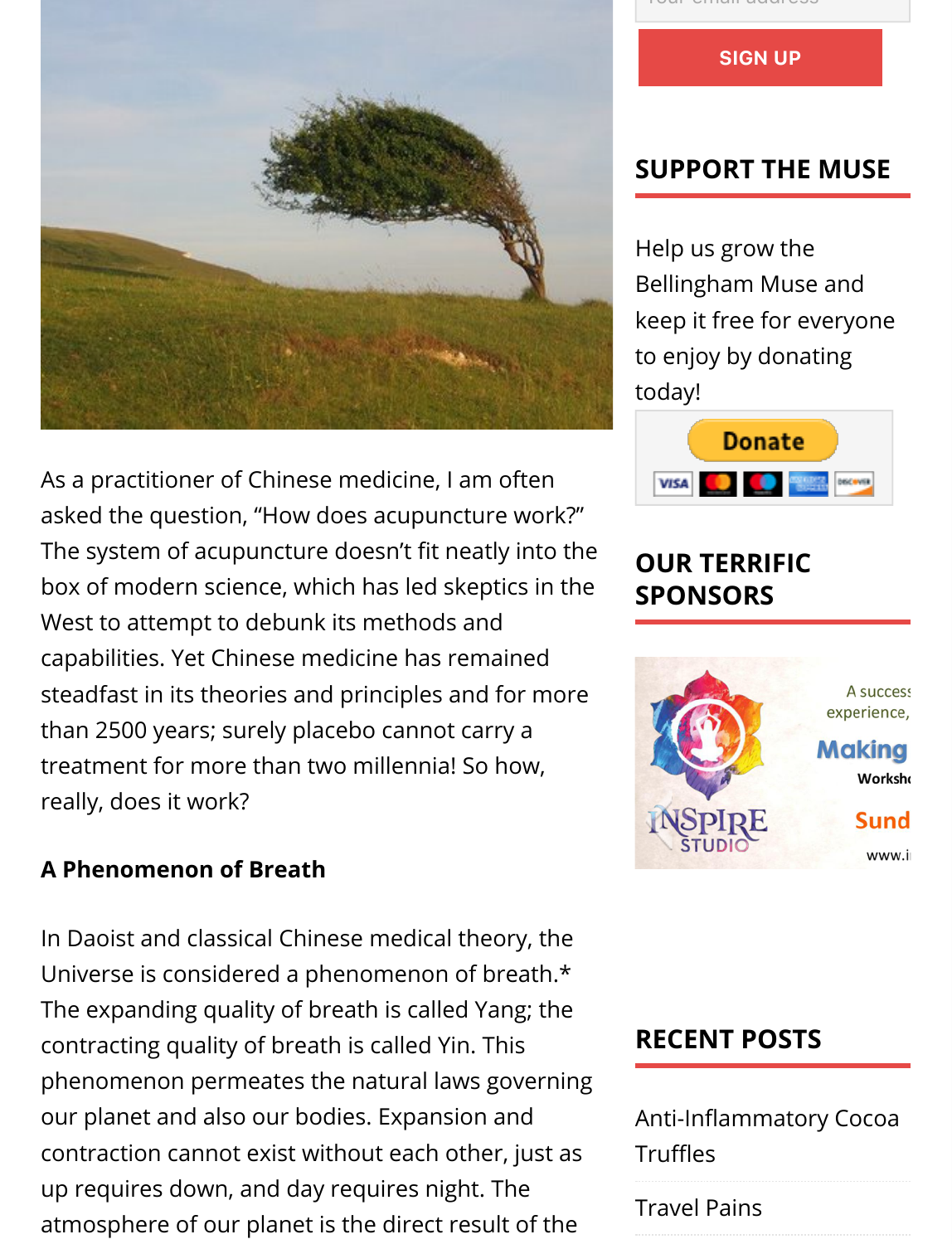interaction, or breath, between the heavens (Yang) and the Earth (Yin). Likewise, breath is essential to human beings: we expand our lungs to allow air in; we exhale and as air goes back out, the contraction moves energy *inward*. This dynamic of the lungs is what sets our entire meridian system in motion.

In Chinese medicine we call that system the *Jing Luo* (meridians and sub-meridians)*.* The *Jing Luo* (as a system) flows like a river through the body, originating deeply "underground" in our organs and rising to the surface, hence, closer to the heavens. Our *Jing Luo* overlies and influences other systems (nervous, circulatory) and flows alongside the fascia, which are specialized connective tissues running throughout the body. These tributaries and streams of the body change their directional energy at the extremities and flow into each other in a particular pattern.

#### **A Matter of Motion**

What is essential to the system's health is motion. Illness occurs when something in our bodies becomes fixed or blocked off, either by outside injury, the effects of the climate around us, or injury resulting from improper diet or lifestyle. Imagine a mudslide collapsing into a riverbed. The river will first back up then find a way to get through, but its flow will be less efficient and may spread debris downriver, causing disruptions far down the pathway. Now imagine an injury to the body. In health, the *Jing Luo* balances itself and adapts to changes in the environment, but if an injury is not treated quickly and properly, it may cause a blockage to the *Jing Luo* that will obstruct the

#### **Traditions**

[Rediscovering Mindful &](http://www.bellinghammuse.com/rediscovering-mindful-intuitive-eating/) [Intuitive Eating](http://www.bellinghammuse.com/podcast-traditions/)

Podcast Traditions

### **RECENT COMMENTS**

[Alana o](http://musestore/)n [Muse Store](http://www.bellinghammuse.com/home/muse-store/#comment-1219)

[Wenty on M](http://www.independent-learning.com/)[use Store](http://www.bellinghammuse.com/contact-us/graphic-designer/#comment-1214)

Orion Lackey on Graphic [Designer](http://seattleweekly/)

[Jeanny Rhee on](http://www.bellinghammuse.com/discovering-the-alley-district/#comment-1213) Discovering the Alley **[District](http://livingdocuments.wordpress.com/)** 

[Heather Dalberg on Ellen](http://www.bellinghammuse.com/ellen-murphy/#comment-1212) Murphy

**KEEP THE MUSE FREE BY DOING YOUR HOLIDAY SHOPPING HERE.**

> amazon SHOP. **CONNECT. ENJOY.**

> > Privac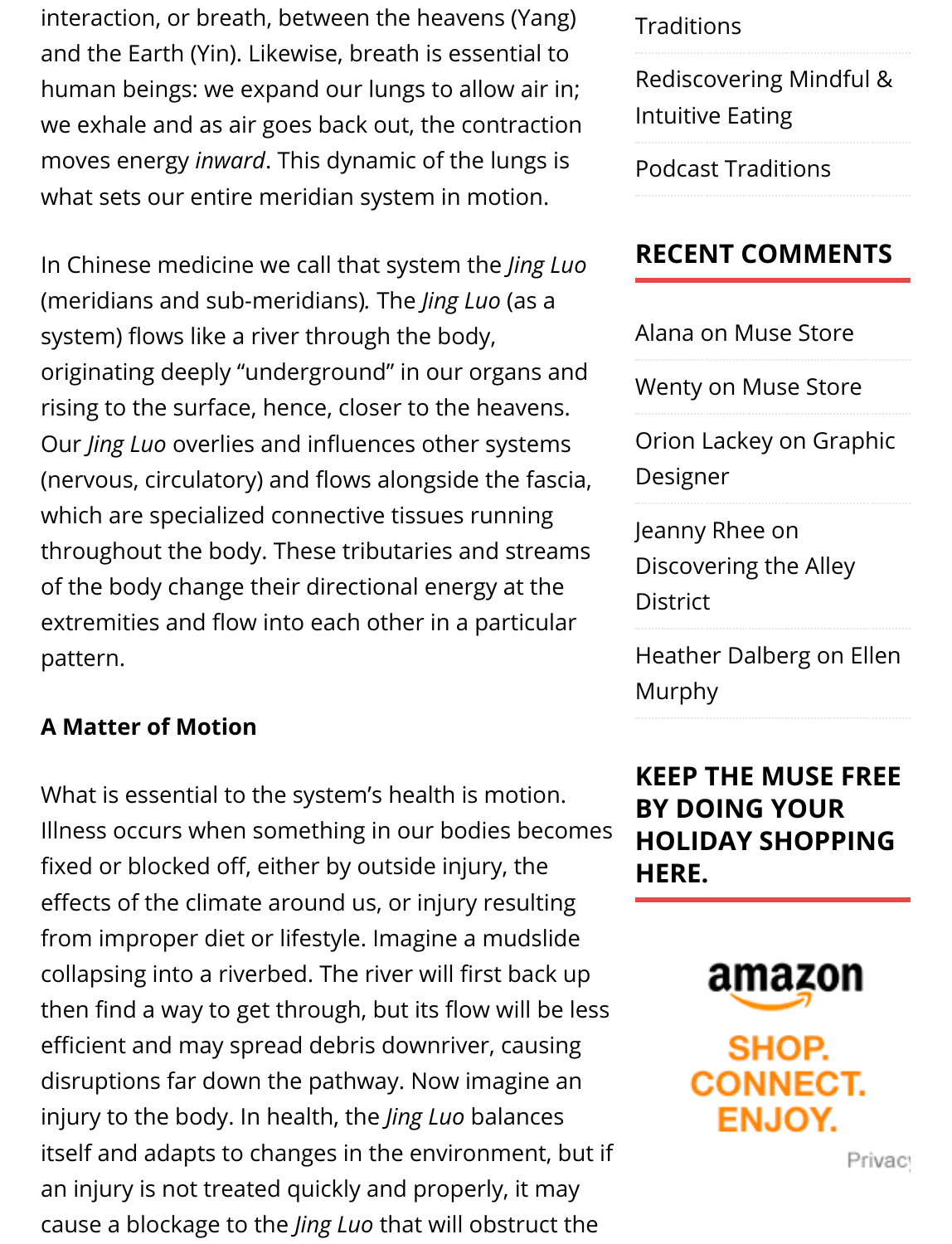flow of that channel from that point onward.

Our health and wellness is impacted by the world outside of the body. The *Jing Luo* system connects our organs to the surface of the body, where we interact with the elements and atmosphere: water, fire, earth, metal and wood, which correspond with "the five motions of the heavens" and manifest as cold, heat, dampness, dryness and wind.

### **A Part of Nature**

Our bodies are vulnerable to climatic factors; for example, think of how stiff your hands become when working outside in the cold. Relatedly, when we put icy cold beverages in the stomach, it cools our "digestive fire" and inhibits proper digestion, just as cold fingers stiffen and become harder to use.

The tissues of our bodies also relate to nature more directly in terms of the five elements mentioned above. The wood element, for example, relates to the tendons of our body. They should give us strength to stand tall, yet also be supple and pliable. Just as a healthy tree can bend in the wind, we should be flexible yet stay rooted. If we start to think of ourselves as a part of nature in this way–what happens on the outside is related to what happens on the inside–Chinese medicine makes sense to most everyone.

When the "rivers" flow freely, the body can constantly adapt to the environment and shift along with the world around us. Acupuncture effectively treats the *Jing Luo* system to set the body back on its course of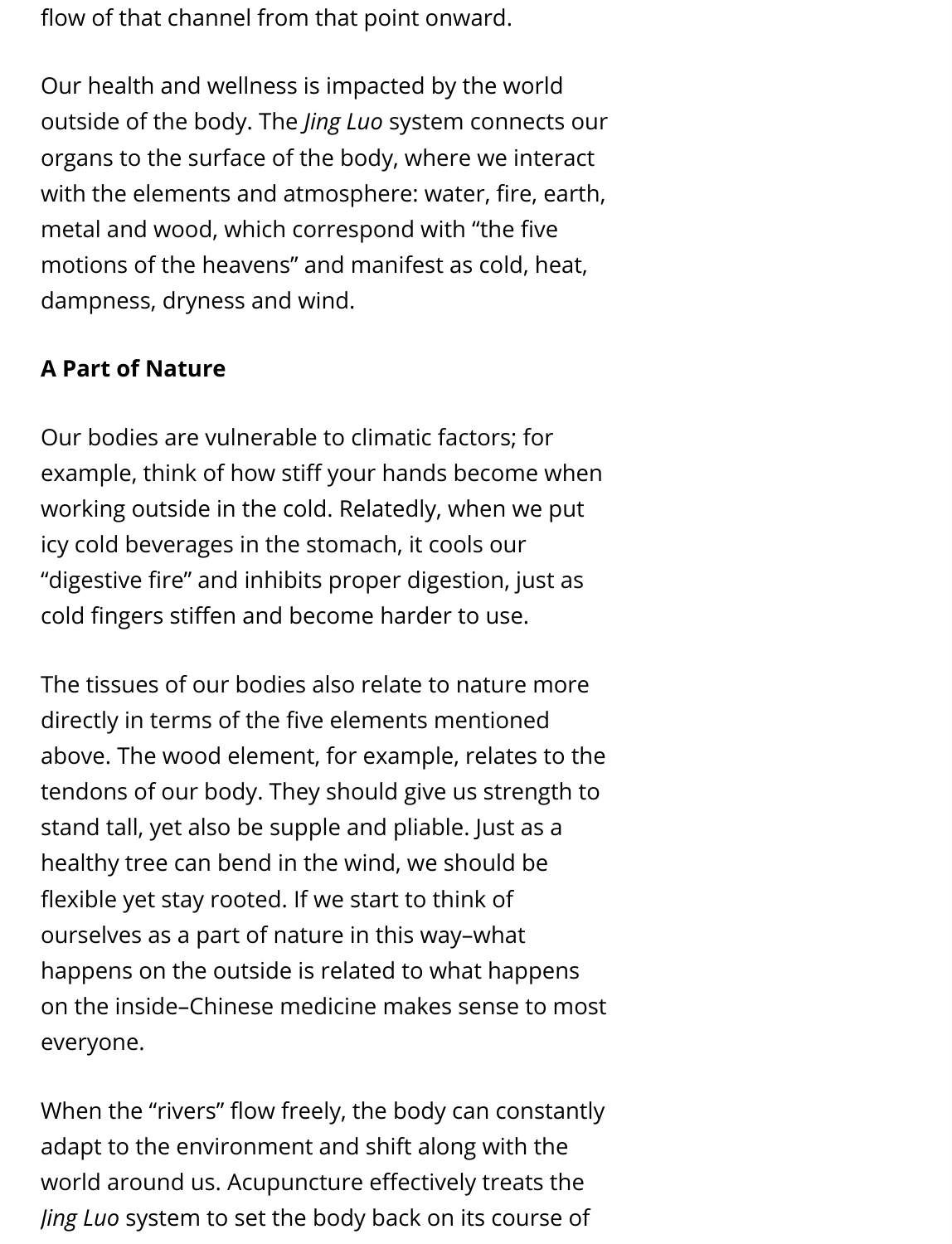health, which always begins with the breath.

*Ash Goddard, M.S., East Asian Medicine Practitioner (Licensed Acupuncturist) and Certified Chinese Herbologist (NCCAOM), has been serving the Bellingham, WA, community since the year 2000.*

*www.nineneedles.com.*

*\*The Big Bang theory, the prevailing cosmological model for the early development of the known universe, hinges on the concept of a shift from an extremely contracted state [\(Yin\) to an expanding one \(Yang\).](http://www.bellinghammuse.com/tag/a-phenomenon-of-breath/)*



### [The Rational Inquirer:](http://www.bellinghammuse.com/the-rational-inquirer-group-sitting-meditation-resources/) Group Sitting Meditation Resources

**NEXT** ∠

# **BE THE FIRST TO COMMENT**

# **Leave a Reply**

Your email address will not be published.

Comment

It?